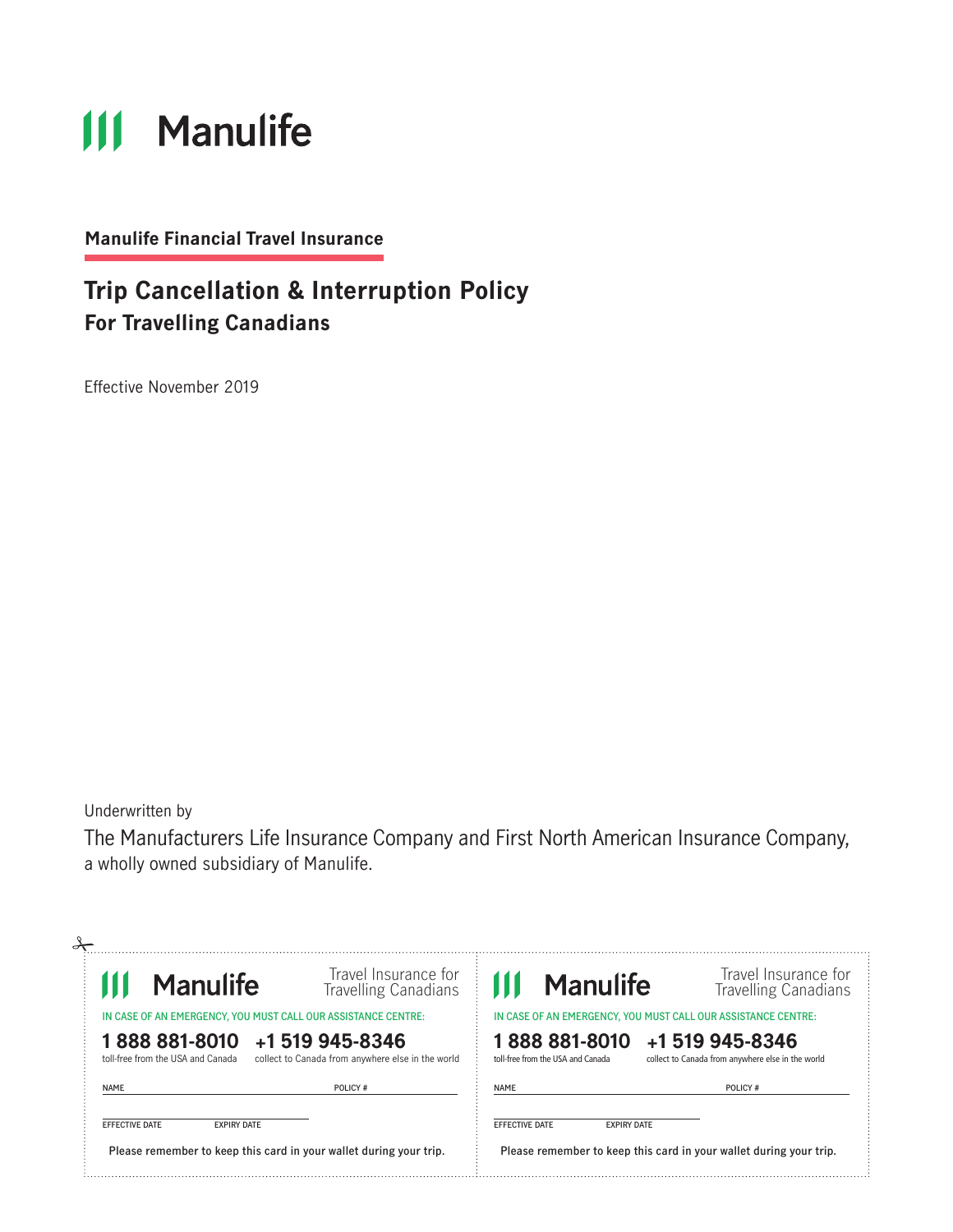### **Manulife Financial Travel Insurance Trip Cancellation & Interruption Policy for Travelling Canadians**

Effective November 2019

Accessible formats and communication supports are available upon request. Visit **Manulife.ca/accessibility** for more information.

**10-Day Free Look** – If you notify us within 10 days of your purchase date, as indicated on your confirmation, that you are not completely satisfied with your policy, we will provide a full refund if you have not already departed on your trip and there is no claim in progress. For information on refunds after the 10-Day Free Look period, please refer to the Cancellation & Refunds section in this policy.



Everyone wants to have a carefree trip and should be able to travel with confidence in their travel insurance purchase. Most people travel every day without a problem, but if something does happen, the member companies of the Travel Health Association of Canada (THiA) want you to know your rights. THiA's Travel Insurance Bill of Rights and Responsibilities builds on the golden rules of travel insurance:

> Know your health • Know your trip Know your policy • Know your rights

#### For more information, go to

www.thiaonline.com/Travel\_Insurance\_Bill\_of\_Rights\_and\_Responsibilities.html

### **Table of Contents**

| 1.              |                                                   |  |
|-----------------|---------------------------------------------------|--|
| 2.              |                                                   |  |
| 3.              |                                                   |  |
| 4.              |                                                   |  |
| 5.              |                                                   |  |
|                 |                                                   |  |
|                 |                                                   |  |
|                 |                                                   |  |
|                 |                                                   |  |
|                 |                                                   |  |
|                 |                                                   |  |
| 6.              | TRIP CANCELLATION & INTERRUPTION INSURANCE  4     |  |
|                 |                                                   |  |
|                 |                                                   |  |
| 7               |                                                   |  |
|                 | How does this insurance work with other coverages |  |
| 8.              |                                                   |  |
| 9.              |                                                   |  |
| 10 <sub>1</sub> |                                                   |  |
| 11 <sub>1</sub> |                                                   |  |

The Assistance Centre is open 24 hours a day, each day of the year.

Immediate access to the Assistance Centre is also available through its TravelAid mobile app. Visit **http://www.active-care.ca/en/travelaid/** to download the app.

Please note that if you purchased an Emergency Medical or All-Inclusive Policy, you must call the Assistance Centre in a medical emergency and prior to any treatment. Otherwise, you will have to pay 20% of the eligible medical expenses we would normally pay under this policy. If it is medically impossible for you to call, please have someone call on your behalf.

If you have Trip Cancellation & Interruption coverage, call the Assistance Centre if you need to cancel or interrupt your trip.

The Manufacturers Life Insurance Company



The Assistance Centre is open 24 hours a day, each day of the year.

Immediate access to the Assistance Centre is also available through its TravelAid mobile app. Visit **http://www.active-care.ca/en/travelaid/** to download the app.

Please note that if you purchased an Emergency Medical or All-Inclusive Policy, you must call the Assistance Centre in a medical emergency and prior to any treatment. Otherwise, you will have to pay 20% of the eligible medical expenses we would normally pay under this policy. If it is medically impossible for you to call, please have someone call on your behalf.

If you have Trip Cancellation & Interruption coverage, call the Assistance Centre if you need to cancel or interrupt your trip.

The Manufacturers Life Insurance Company

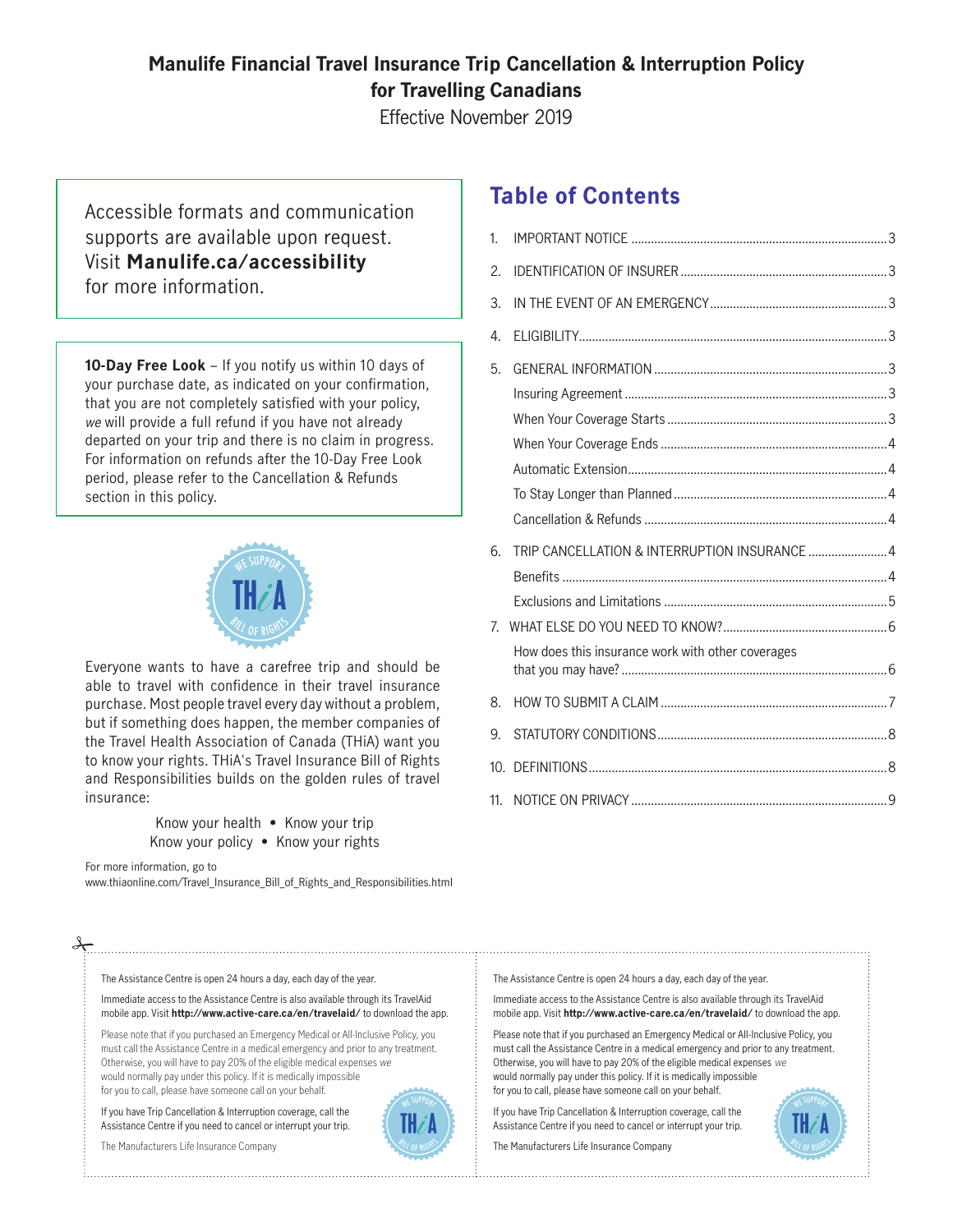### **SECTION 1 – Important Notice**

### **READ CAREFULLY BEFORE YOU TRAVEL**

You have purchased a travel insurance policy - what's next? We want you to understand (and it is in your best interest to know) what your policy includes, what it excludes, and what is limited (payable but with limits). Please take time to read through your policy before you travel. Italicized terms are defined in your policy.

- Travel insurance covers claims arising from sudden and unexpected situations (i.e. accidents and emergencies) and typically not followup or recurrent care.
- To qualify for this insurance, you must meet all of the eligibility requirements.
- This insurance contains limitations and exclusions (i.e. medical conditions that are not stable, pregnancy, child born on trip, excessive use of alcohol, high risk activities).
- This insurance may not cover claims related to pre-existing medical conditions, whether disclosed or not at time of policy purchase.
- Contact our Assistance Centre before seeking treatment or your benefits may be limited.
- In the event of a claim your prior medical history may be reviewed.
- If you have been asked to complete a medical questionnaire and any of your answers are not accurate or complete, your policy will be voidable.

### **IT IS YOUR RESPONSIBILITY TO UNDERSTAND YOUR COVERAGE. IF YOU HAVE QUESTIONS, PLEASE CALL THE CUSTOMER SERVICE CENTRE AT THE NUMBER PROVIDED IN YOUR CONFIRMATION.**

### **Notice Required by the Alberta Insurance Act:**

This policy contains a provision removing or restricting the right of the insured to designate persons to whom or for whose benefit insurance money is to be payable.

### **SECTION 2 – Identification of Insurer**

This policy is underwritten by The Manufacturers Life Insurance Company (Manulife) and First North American Insurance Company (FNAIC), a wholly owned subsidiary of Manulife. Please note that risks identified with the symbol ‡ throughout this document are covered by FNAIC. Manulife has appointed Active Claims Management Inc. (operating as Active Care Management) as the provider of all assistance and claims services under this policy.

### **SECTION 3 – In The Event of an Emergency**

### **CALL THE ASSISTANCE CENTRE IMMEDIATELY**

**1 888 881-8010 toll-free from the USA and Canada. +1 519 945-8346 collect to Canada from anywhere else in the world.**

> **Our Assistance Centre is ready to assist you 24 hours a day, each day of the year.**

Immediate access to the Assistance Centre is also available through its TravelAid mobile app. The TravelAid mobile app can also provide you with directions to the nearest medical facility, local emergency telephone numbers (such as 911 in North America), and pre- and post-departure travel tips.

#### To download the app, visit:

#### **http://www.active-care.ca/en/travelaid**/

To cancel a trip before your scheduled departure date, you must cancel your trip with the travel supplier and notify us at 1 888 881-8010 or +1 519 945-8346 on the day the cause of cancellation occurs or on the next business day at the latest. Claim payment will be limited to the cancellation penalties specified in the trip contracts which are in effect on the next business day following the time the cause of cancellation occurs.

### **SECTION 4 – Eligibility**

#### **To be eligible for Trip Cancellation & Interruption Insurance, you must:**

- be living in Canada or travelling through Canada; and
- have paid the appropriate premium.

Under Trip Cancellation & Interruption Insurance, coverage will include travel within your province of residence.

### **SECTION 5 – General Information**

### **INSURING AGREEMENT**

In consideration of the application for insurance for which you have met the eligibility requirements (if applicable) and paid the appropriate premium, we will pay up to the sum purchased as indicated on your confirmation, for eligible expenses incurred before your departure date and actual costs of eligible expenses incurred on or after your departure date for travel arrangements paid for prior to your departure date, for the benefits set out in this document, subject to the terms, limitations, exclusions and other conditions and in excess of those reimbursable under any group, individual, private or public plan or contract of insurance, including any auto insurance plan and your government health insurance plan. Some benefits are subject to advance approval by our Assistance Centre. Unless otherwise stated, all amounts referred to in this policy are in Canadian dollars. You will be responsible for any expenses that are not payable by us.

Coverage under this policy is issued on the basis of information provided in your application. Your entire contract with us consists of: this policy, your application for this coverage, the confirmation issued in respect of that application and any other amendments or endorsements resulting from extensions or top-ups of coverage.

### **WHEN YOUR COVERAGE STARTS**

Trip Cancellation coverage starts on the date you pay the premium for that coverage, shown as the purchase date on your confirmation.

Trip Interruption coverage starts on the later of:

- the *departure date*; or
- the effective date as stated on your confirmation.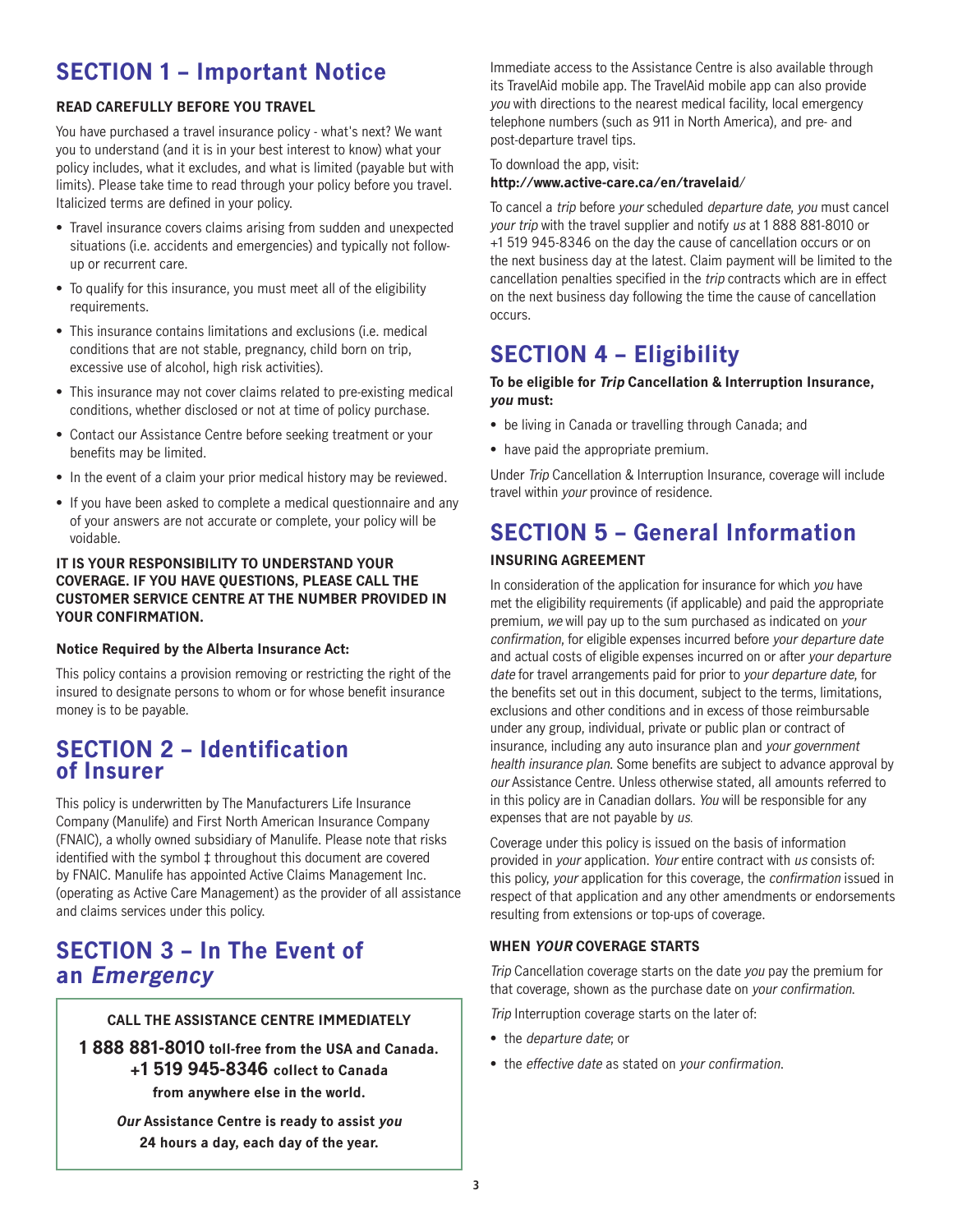#### **WHEN YOUR COVERAGE ENDS**

Trip Cancellation coverage ends on the earliest of:

- your departure date;
- the date you cancel your trip; or
- the expiry date, as stated on your confirmation.

Trip Interruption coverage ends on the earliest of:

- the date you return home; or
- the expiry date, as stated on your confirmation.

**AUTOMATIC EXTENSION** is provided beyond your expiry date per your confirmation if:

- your common carrier or vehicle is delayed and prevents you from travelling on your expiry date. In this case, we will extend your coverage for up to seventy-two (72) hours;
- you or your travel companion are hospitalized on the expiry date. In this case, we will extend your coverage during the hospitalization up to a maximum of 365 days or up to five (5) days after discharge from the hospital; or
- you or your travel companion have a medical emergency that does not require hospitalization but prevents travel on your expiry date, as confirmed by a physician. In this case, we will extend your coverage for up to five (5) days.

### **TO STAY LONGER THAN PLANNED**

If you are already on your trip and need to apply for an extension of your coverage, before the expiry date of your existing coverage, simply call the agent or broker from whom you purchased your coverage. You may be able to extend your coverage if there will be no lapse in coverage, if there has been no event that has resulted or may result in a claim against the policy and if there has been no change in your health status.

Any extension is subject to approval by the Assistance Centre. In any case, we will not extend any coverage beyond twelve (12) months after the date you leave home.

### **CANCELLATION & REFUNDS**

Cancellations and refunds are not available on any Trip Cancellation & Interruption plan.

### **SECTION 6 –Trip Cancellation & Interruption Insurance**

#### **Benefits – What does Trip Cancellation & Interruption Insurance cover?**

**If you are unable to travel due to a covered event listed below that occurs before you leave home,** we will pay up to the covered amount for the prepaid unused portion of your trip that is nonrefundable and non-transferable to another travel date. In addition, if your travel companion must cancel their trip due to a covered event applicable to them, and you decide to go on your trip as planned, we will cover the cost of the next occupancy charge up to the covered amount.

**If your trip is interrupted due to a covered event listed below that occurs on or after the day you plan to leave home**, we will pay up to the covered amount for unused travel arrangements paid for prior to your departure date, that is non-refundable and nontransferable to another travel date, less the prepaid unused return

transportation. In addition, we will pay your additional and unplanned hotel and meal expenses, and your essential phone calls and taxi fares, to a maximum of \$300 per day for up to two (2) days when no earlier transportation arrangements are available; and/or we will pay your one-way economy class airfare via the most cost‑effective itinerary to your or your group's next destination, or to return home. We will pay for the change fee charged by the airline for your missed connection if this option is available, or up to \$1,000 for the cost of your one-way economy airfare to the next destination.

#### **What else does Trip Interruption Insurance cover?**

In the event of your death during your trip, we will reimburse your estate:

- up to \$5,000 to have your body prepared where you die and the cost of the standard transportation container normally used by the airline, plus the return home of your body;
- up to \$5,000 to have your body prepared and the cost of a standard burial container, plus up to \$5,000 for your burial where you die; or
- up to \$5,000 to cremate your body where you die, plus the return home of your ashes.

#### **The Trip Cancellation & Interruption maximum payable amount is:**

- up to the covered amount for Trip Cancellation before you leave home; and
- unlimited Trip Interruption after departure (some benefits maximums do apply).

These benefits are payable if any of the following covered events happen:

- **1.** You or your travel companion develop(s) a sudden and unforeseen medical condition or die(s).
- **2.** A member of your immediate family, a member of your travel companion's immediate family or your key-person develops a sudden and unforeseen medical condition or dies; or the person whose guest you will be during your trip is unexpectedly admitted to a hospital or dies.
- **3.** You or your spouse: a) become pregnant after you book your trip and your departure date falls in the nine (9) weeks before or after the expected delivery date, or b) legally adopt a child and the notice of custody is received after the effective date and the date of custody is scheduled in the nine (9) weeks before or after your departure date.
- **4.** ‡Your or your travel companion's travel visa is not issued for a reason beyond your/their control.
- **5.** ‡You or your spouse are called to service as a reservist, fire-fighter, military or police staff, or to jury duty or to be a defendant in a civil suit, during your trip; or you or your spouse are subpoenaed to be a witness during your trip.
- **6.** ‡You, your spouse, your travel companion or your travel companion's spouse are quarantined or hijacked.
- **7.** ‡You or your travel companion are unable to occupy your/their respective principal residence or to operate your/their respective business because of a natural disaster.
- **8.** ‡You, your spouse, your travel companion or travel companion's spouse lose a permanent job because of lay-off or dismissal without just cause.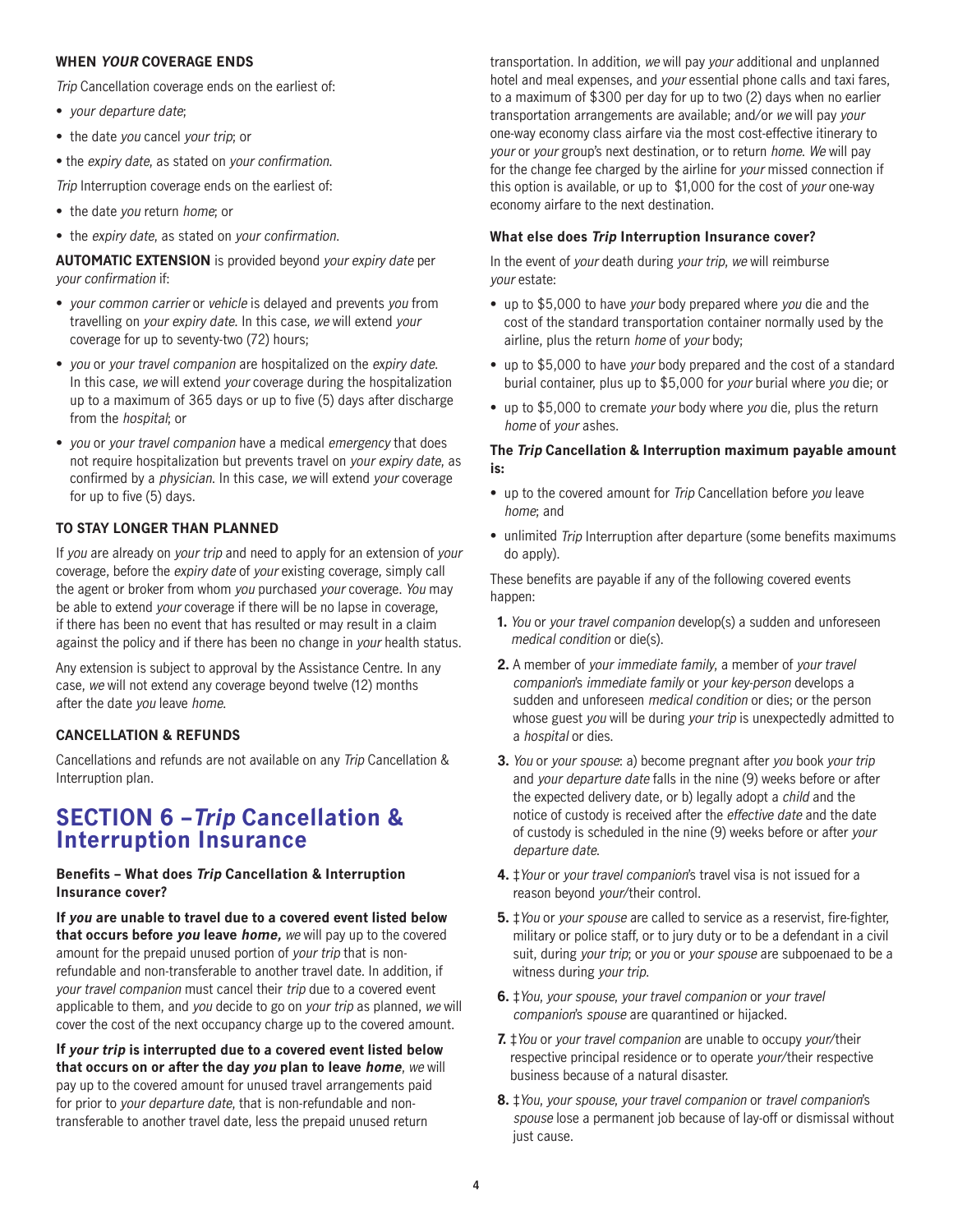- **9.** ‡You or your travel companion are transferred by the employer with whom you or your travel companion were employed at the time of application for this insurance, which requires a relocation of your or your travel companion's principal residence.
- **10.** ‡A business meeting that is the main intent of your trip and was scheduled before you or you and your travel companion purchased this insurance, is cancelled for a reason beyond your control or the control of your employer and the meeting is between companies with unrelated ownership. Benefits are only payable to you or you and your travel companion (one individual) who purchased our insurance, if you are the one who planned to attend the business meeting.
- **11.** ‡ A Government of Canada Travel Advisory is issued during your trip, or after you purchase your insurance but before your departure date, advising Canadians to avoid all or non-essential travel to a destination included in your trip. This applies only to residents of Canada.
- **12.** ‡ Weather conditions, earthquakes or volcanic eruptions cause the scheduled common carrier, on which you are booked, to be delayed for a period of at least 30% of your trip and you choose not to travel.
- **13.** ‡You miss a connection or must interrupt your trip because of the delay of your connecting private passenger vehicle or common carrier, when the delay is caused by the mechanical failure of your connecting private passenger vehicle or common carrier, a traffic accident, an emergency police-directed road closure or weather conditions, earthquakes or volcanic eruptions. Your connecting private passenger vehicle or common carrier must have been scheduled to arrive at your point of boarding at least two (2) hours before the scheduled time of departure.
- 14.  $\ddagger$  The plane you are ticketed to fly on leaves earlier or later than scheduled. Note: This benefit is only covered under Trip Interruption.
- **15.**  $\ddagger$  Sickness, injury or death of your service animal if you are an individual with a physical, mental or visual disability, and travel arrangements have been made for the animal to accompany you on your trip. For this benefit to apply, the travel arrangement cost for your service animal must be included in the covered amount insured under your plan.
- **16.** When an *act of terrorism* directly or indirectly causes an eligible loss under the terms and conditions of this policy, coverage is available for up to two (2) acts of terrorism within a calendar year and up to a maximum aggregate payable limit of \$2.5 million for all eligible Trip Cancellation & Interruption in-force policies issued and administered by us. The amount payable for each eligible claim is in excess of all other sources of recovery including alternative or replacement travel options and other insurance coverage. The amount paid for all such claims shall be reduced on a pro rata basis so as to not exceed the respective maximum aggregate limit which will be paid after the end of the calendar year and after completing the adjudication of all claims relating to the act(s) of terrorism.

#### **Misconnection Benefits – What does Misconnection Insurance cover?**

If any of the covered events listed immediately below occurs before or after your originally scheduled departure date and causes a misconnection or a travel disruption which prevents you from travelling as shown on your confirmation, we will pay:

- A. Up to the covered amount, to a maximum of \$1,000, for your misconnection or travel disruption expenses for:
- i. the lesser of the change fee charged by the airline for your missed connection or the cost of your one-way economy transportation via the most cost-effective itinerary to the next destination,
- ii. the unused prepaid portion of your trip (less the prepaid unused transportation home) that is non-refundable and non-transferable to another travel date (provided such expenses are not reimbursable by any other source).
- B. Your additional and unplanned hotel and meal expenses, your essential phone calls, internet usage fees and taxi fares (or car rental in lieu of taxi fares) to a maximum of \$300 per day for up to two (2) days when no earlier transportation is available.

### **Misconnection Insurance Covered Events:**

- **1.** ‡You miss your next connecting common carrier because the common carrier that is providing transportation for a portion of your trip leaves later than originally scheduled.
- **2. ‡The common carrier that is providing transportation for a portion** of your trip leaves earlier than originally scheduled and the ticket you have purchased for your prior connection via another common carrier becomes unusable.
- **3. ‡**You or your travel companion are delayed for at least six (6) hours in arriving at your trip destination or returning to your home due to the delay or schedule change or cancellation of your or your travel companion's common carrier.
- **4.** ‡ You miss your next connecting common carrier because the airline with whom you have booked an earlier connecting flight (that is included in your insured prepaid travel arrangements) cancels such earlier flight.
- **5.** ‡ Your earlier connecting common carrier has been rendered unusable because the airline with whom you have booked a subsequent connecting flight (that is included in your insured prepaid travel arrangements) cancelled the subsequent flight.

**Only misconnection or travel disruption expenses outlined under this Misconnection Insurance will be payable. You must make reasonable efforts to continue your trip as originally planned. The amount payable will be reduced by any amounts paid or payable by the rescheduled or delayed common carrier.**

#### **Exclusions & Limitations – What does Trip Cancellation & Interruption Insurance and Misconnection not cover?**

For Trip Cancellation & Interruption Insurance, we will not cover expenses or benefits relating to:

 **1.** Any medical condition that was not stable in the three (3) months before the purchase date of this insurance, as shown on your confirmation.

Any heart condition you or your travel companion have if, during the three (3) months prior to the purchase date or application date of this insurance, as shown on your confirmation, you or your travel companion have taken any form of nitroglycerine for the relief of angina.

Any lung condition you or your travel companion have if, during the three (3) months prior to the purchase date or application date of this insurance as shown on your confirmation, you or your travel companion required treatment with home oxygen or Prednisone for a lung condition.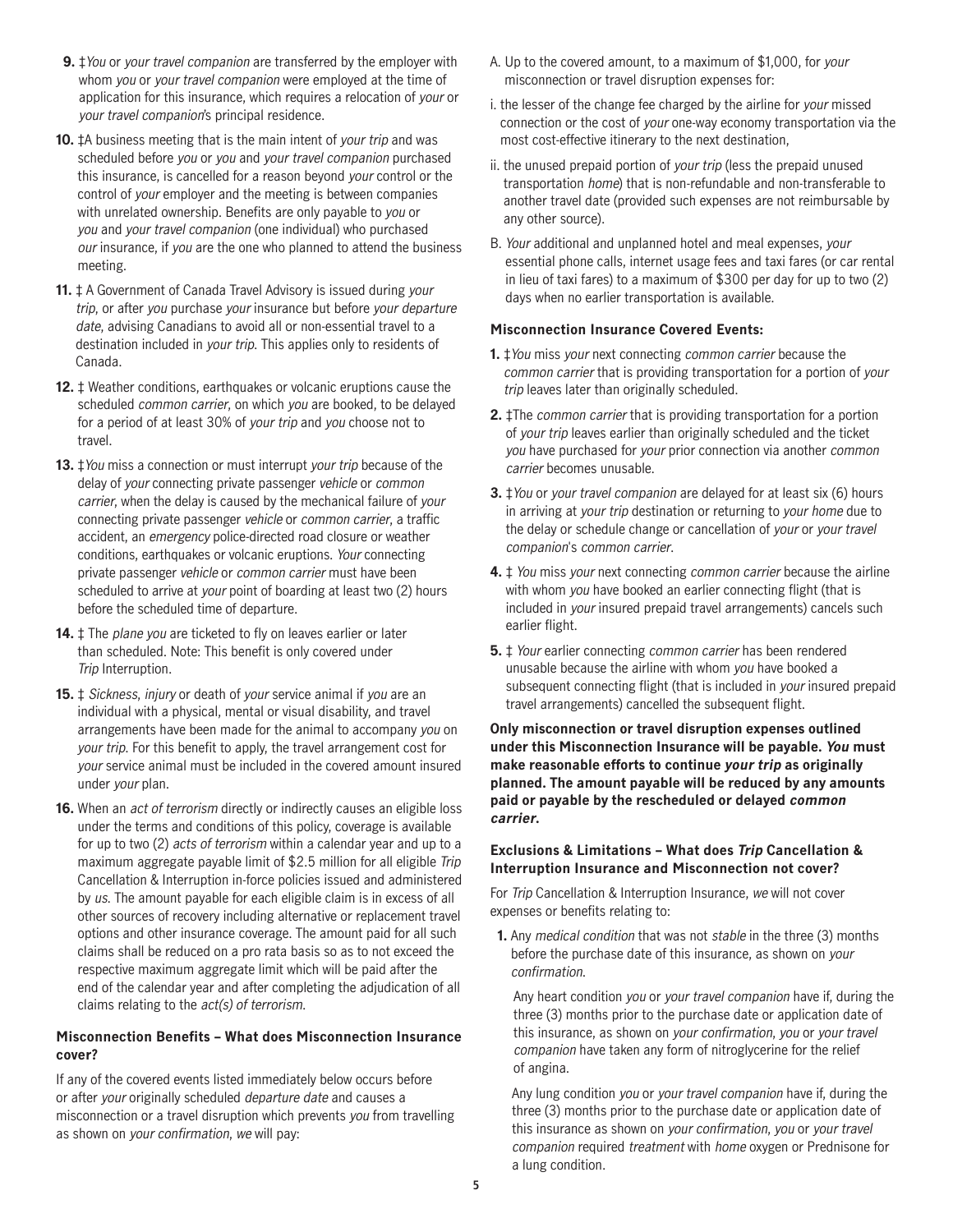- **2.** An event when, on the purchase date as shown on your confirmation, you or your travel companion knew, or it was reasonable to expect, may eventually prevent you from going on or completing your trip as booked.
- **3.** The medical condition or death of a person who is ill when the purpose of your trip is to visit that person.
- **4.** Your self-inflicted injuries, unless medical evidence establishes that the *injuries* are related to a mental health illness.
- **5.** Any claim that results from or is related to your commission or attempted commission of a criminal offence or illegal act.
- **6.** Any medical condition that is the result of you not following treatment as prescribed to you, including prescribed medication.
- **7.** Any medical condition, including symptoms of withdrawal, arising from, or in any way related to, your chronic use of alcohol, drugs or other intoxicants whether prior to or during your trip.
	- Any medical condition arising during your trip from, or in any way related to, the abuse of alcohol, drugs or other intoxicants.
- **8.** Your minor mental or emotional disorder.
- **9.**  Your routine pre-natal or post-natal care;
	- Your pregnancy, delivery, or complications of either, arising 9 weeks before the expected date of delivery or 9 weeks after.
- **10.** Your child born during your trip.

**11.** Any medical condition or symptoms:

- when you knew or for which it is reasonable to believe or expect before the effective date that treatment will be required during your trip;
- for which future investigation or *treatment* was planned before your effective date;
- which caused symptoms that would have caused an ordinarily prudent person to seek treatment in the three (3) months before your effective date; or
- that had caused your physician to advise you, before your effective date, not to travel.
- **12.** Any non-emergency, experimental or elective treatment such as cosmetic surgery, chronic care, rehabilitation including any expenses for directly or indirectly related complications.
- **13.** A travel visa that is not issued because of its late application.
- 14. Failure of any travel supplier which you contract for services. No protection is provided for failure of any travel agent, agency or broker.
- **15.** Any loss or any medical condition you suffer or contract when an official travel advisory issued by the Canadian government states, "Avoid all non-essential travel" or "Avoid all travel" regarding the country, region or city of your destination, before your effective date.

To view the travel advisories, visit the Government of Canada Travel site.

This exclusion does not apply to claims for an emergency or a medical condition unrelated to the travel advisory.

- **16.** Any act of terrorism directly or indirectly caused by, resulting from, arising out of or in connection with biological, chemical, nuclear or radioactive means.
- **17.** An act of war.

### **SECTION 7 – What Else Do You Need to Know?**

This policy is issued on the basis of information in your application. Claims will be processed according to the policy in force at the time of claim. When completing the application and answering the medical questions (if applicable), your answers must be complete and accurate. In the event of a claim, we may review your medical history. If any of your answers are found to be incomplete or inaccurate:

- your coverage will be void
- which means your claim will not be paid.

You must be accurate and complete in your dealings with us at all times. This insurance is void in the case of fraud or attempted fraud, or if you conceal or misrepresent any material fact in your application for this policy, extension or Top-Up of coverage for benefits under this policy.

We will not pay a claim if you, any person insured under this policy or anyone acting on your behalf attempt to deceive us or makes a fraudulent, false or exaggerated statement or claim.

No agent or broker has the authority to change the contract or waive any of its provisions.

This policy is non-participating. You are not entitled to share in our divisible surplus.

#### **Limitation of Liability**

Our liability under this policy is limited solely to the payment of eligible benefits, up to the maximum amount purchased, for any loss or expense. Neither we, upon making payment under this policy, nor our agents or administrators assume any responsibility for the availability, quality, results or outcome of any treatment or service, or your failure to obtain any treatment or service covered under the terms of this policy. The participation of the insurers is several and not joint and none of them will under any circumstances participate in the interest and liabilities of any of the others.

#### **Premium**

The required premium is due and payable at the time of purchase and will be determined according to the schedule of premium rates then in effect. Premium rates and policy terms and conditions are subject to change without prior notice. When you have paid the appropriate premium and met the eligibility requirements, this policy along with your application forms part of your insurance contract and becomes a binding contract, providing that you are issued a confirmation upon which a contract policy number appears. If you are ineligible for coverage, our only liability will be to refund any premium paid. You will be responsible for any expenses that are not payable by us. If the premium is insufficient for the period of coverage selected, we will charge and collect any underpayment or shorten the policy period or maximum sum insured by written endorsement if an underpayment in premium cannot be collected. Coverage will be null and void if the premium is not received, if a cheque is not honoured for any reason, if credit card charges are invalid or if no proof of your payment exists.

#### **How does this insurance work with other coverages that you may have?**

The plans outlined in this policy are second payor coverages. If there are other third party liability, group or individual, basic or extended health insurance plans or contracts, including any private, provincial or territorial auto insurance plan providing hospital, medical or therapeutic coverage or any other third party liability insurance in force concurrently herewith, amounts payable hereunder are limited to that portion of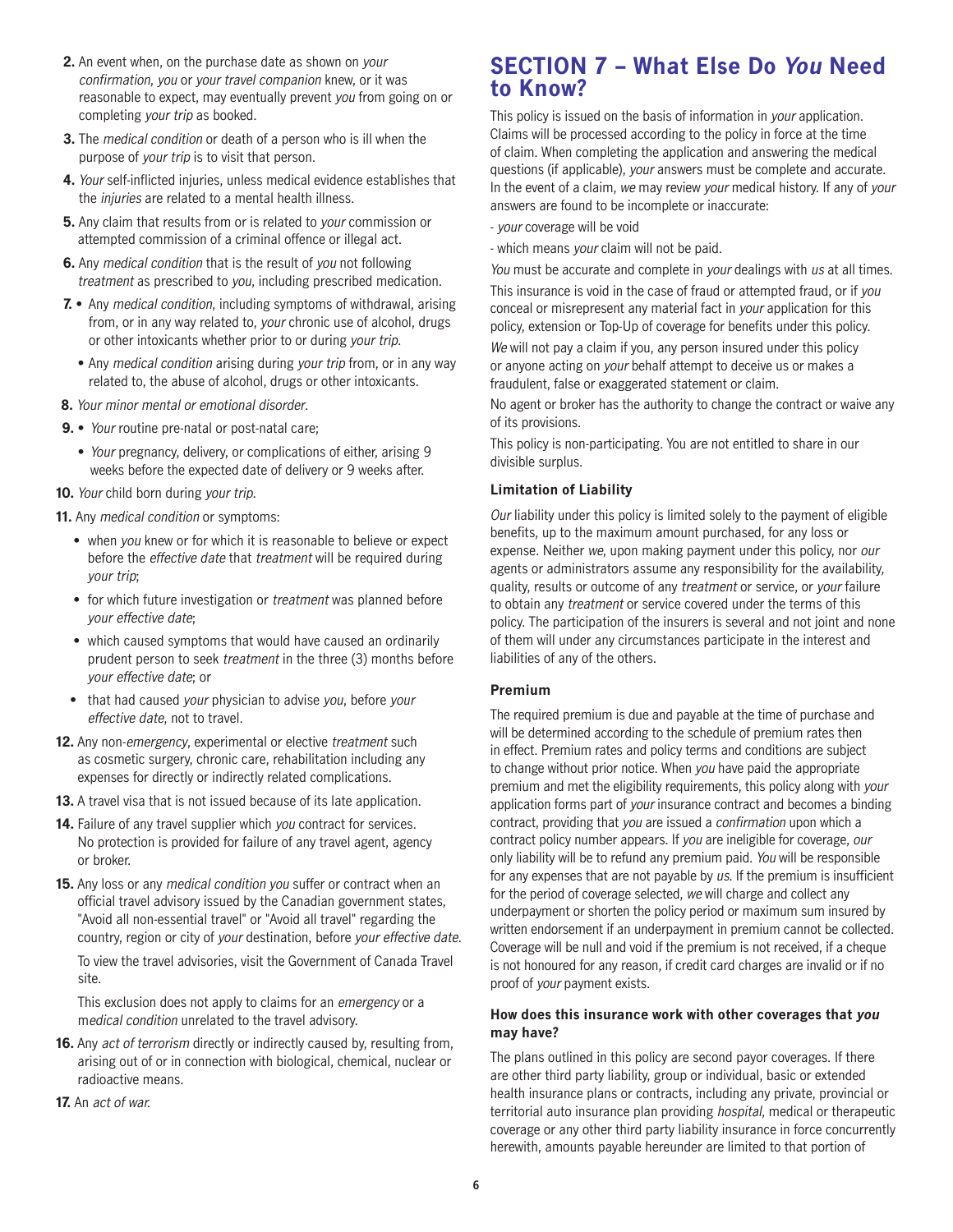your expenses, incurred outside the province or territory of residence, that are in excess of the amounts for which you are insured under such coverage. Total benefits paid to you by all insurers cannot exceed your actual expenses. We will co-ordinate the payment of benefits with all insurers who provide you with benefits similar to those provided under this insurance (except if your current or former employer provides you with an extended health insurance plan with a lifetime maximum coverage of \$50,000 or less), to a maximum of the largest amount specified by each insurer.

In addition, we have full rights of subrogation. In the event of a payment of a claim under this policy, we will have the right to proceed, in your name, but at our expense, against third parties who may be responsible for giving rise to a claim under this policy. You will execute and deliver such documents as are necessary and co-operate fully with us to allow us to fully assert our rights. You must do nothing to prejudice such rights.

If you are insured under more than one insurance policy underwritten by us, the total amount we pay to you cannot exceed your actual expenses; and the maximum you are entitled to is the largest amount specified for the benefit in any one policy.

### **SECTION 8 – How to Submit a Claim**

### **IN THE EVENT OF AN EMERGENCY, CALL THE ASSISTANCE CENTRE IMMEDIATELY**

**1 888 881-8010 toll-free from the USA and Canada. +1 519 945-8346 collect to Canada where available, from anywhere else in the world.**

**Our Assistance Centre is ready to assist you twenty-four (24) hours a day, each day of the year.**

Immediate access to the Assistance Centre is also available through its TravelAid mobile app. To download the app, visit: **http://www.active-care.ca/en/travelaid/**

To cancel a trip before your scheduled departure date, you must cancel your trip with the travel supplier and notify us on the day the cause of cancellation occurs or on the next business day at the latest. Claim payment will be limited to the cancellation penalties specified in the trip contracts which are in effect on the next business day following the time the cause of cancellation occurs.

**Notice and Proof of Claim**. Claims must be reported within thirty (30) days of occurrence of a claim arising under this contract. Your proof of claim must be sent to us within ninety (90) days of the date a claim has occurred or the service was provided.

**Failure to Give Notice or Proof of Claim**. Failure to give notice or proof of claim within the prescribed period does not invalidate the claim if the notice or proof is given or provided as soon as reasonably possible and in no event later than one (1) year from the date of the occurrence arising under this contract, if it is shown that it was not reasonably possible to give notice or furnish proof within the time so prescribed.

**Proof of Claim**. The Assistance Centre will furnish forms for proof of claim within fifteen (15) days after receiving notice of claim. If you have not received the forms within that time, you may submit your proof of claim in the form of a written statement of the cause or nature of the

accident, sickness, injury or insured risk giving rise to the claim and the extent of the loss or you can submit your claim online.

#### **Mailing Instructions**

Claims correspondence should be mailed to: Manulife Financial Travel Insurance c/o Active Care Management P.O. Box 1237, Stn. A Windsor, ON N9A 6P8

#### **Online Claim Submission**

For quick and easy claim submission, please have all of your documents available in electronic format and visit https://manulife.acmtravel.ca to submit your claim online.

You may call the Assistance Centre directly for specific information on how to submit a claim or to enquire about your claim status at: **1 888 881-8013** or **+1 519 945-9246**.

All money payable under this contact shall be paid by us within sixty (60) days after proof of claim and all required documentation has been received.

**If you are making a Trip Cancellation & Interruption or Misconnection claim**, we will need proof of the cause of the claim, including:

- a medical certificate completed by the attending physician and stating why travel was not possible as booked, if the claim is for medical reasons; or
- a report from the police or other responsible authority documenting the reason for the delay if your claim is due to a misconnection.

We will also need, as applicable:

- complete original unused transportation tickets and vouchers;
- original passenger receipts for the new tickets you had to purchase;
- original receipts for the travel arrangements you had paid in advance and for the extra hotel, meal, telephone and taxi expenses you may have had;
- the entire medical file of any person whose health or *medical* condition is the reason for your claim; and
- any other invoice or receipt supporting your claim.

#### **To whom will** we **pay your benefits, if you have a claim?**

Except in the case of your death, we will pay the covered expenses under this insurance to you or the provider of the service. Any sum payable for loss of life will be payable to your estate. You must repay us any amount paid or authorized by us on your behalf if we determine that the amount is not payable under your policy.

All amounts shown throughout this contract are in Canadian dollars. If currency conversion is necessary, we will use our exchange rate on the date you received the service outlined in your claim. We will not pay for any interest under this insurance.

#### **Is there anything else you should know if you have a claim?**

If you disagree with our claim decision, the matter may be submitted for judicial resolution under the applicable law(s) of the Canadian province or territory where you reside at the time of application for this policy.

Every action or proceeding against an insurer for the recovery of insurance money payable under the contract is absolutely barred unless commenced within the time set out in the Insurance Act or in the Limitations Act, 2002 in Ontario or other applicable legislation.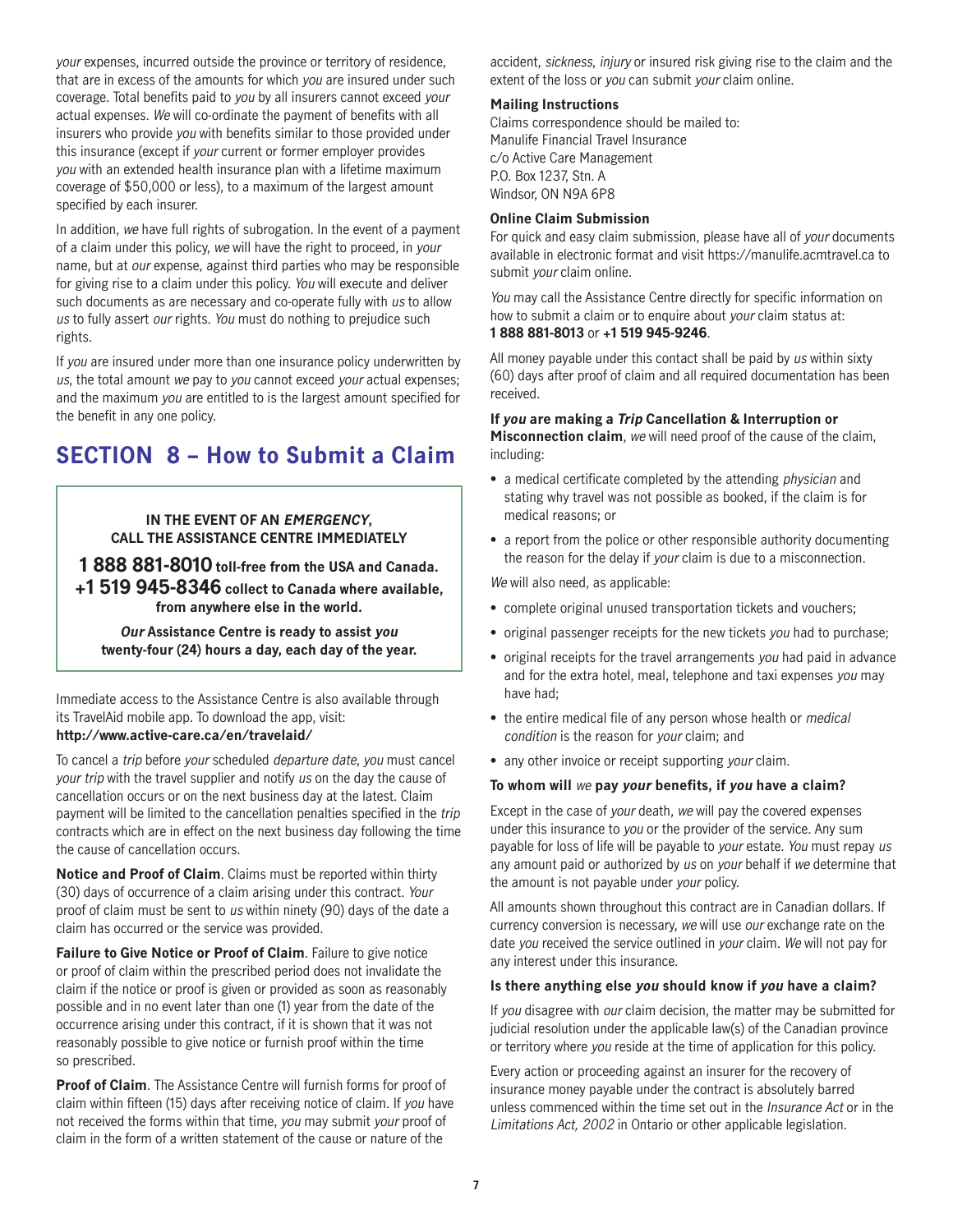### **SECTION 9 – Statutory Conditions**

**Copy of Application.** Upon request, a copy of the application shall be given to you or to a claimant under the contract.

**Waiver.** We reserve the right to decline any application or any request for extensions of coverage. No condition of this policy shall be deemed to have been waived, either in whole or in part, unless the waiver is clearly expressed in writing and signed by Manulife.

**Material Facts.** No statement made by you at the time of application for this contract shall be used in defence of a claim under or to avoid this contract unless it is contained in the application or any other written statements or answers furnished as evidence of insurability.

**Termination by Insurer.** We may terminate this contract in whole or in part at any time by giving written notice of termination to you and by refunding, concurrently with the giving of notice, the amount of premium paid in excess of the proportional premium for the expired time. The notice of termination may be delivered to you, or it may be sent by registered mail to your latest address on record. Where notice of termination is delivered to you, five (5) days notice of termination will be given; where it is mailed to you, ten (10) days notice will be given and the ten (10) days will begin on the day following the date of mailing of the notice.

**Rights of Examination.** For the purposes of determining the validity of a claim under this policy, we may obtain and review the medical records of your attending physician(s), including the records of your regular *physician(s)* at *home*. These records may be used to determine the validity of a claim, whether or not the contents of the medical records were made known to you before you incurred a claim under this policy. In addition, we have the right, and you shall afford us the opportunity, to have you medically examined when and as often as may reasonably be required while benefits are being claimed under this policy. If you die, we have the right to request an autopsy, if not prohibited by law.

### **SECTION 10 – Definitions**

When italicized in this policy, the term:

Act of terrorism means any activity that involves a threat to use or the actual use of violence or any dangerous or threatening act, or the use of force. Such act is directed against the general public, governments, organizations, properties or infrastructures, or electronic systems.

The intention of such activity is to:

- instill fear in the general public;
- disrupt the economy;
- intimidate, coerce or overthrow a government (whether that government is legal or illegal); and/or
- promote political, social, religious or economic objectives.

Act of war means hostile or warlike action, whether declared or not, in a time of peace or war, whether initiated by a local government, foreign government or foreign group, civil unrest, insurrection, rebellion or civil war.

**Age** means your age at your application date.

**Change in medication** means the medication dosage, frequency or type has been reduced, increased, stopped and/or new medication(s) has/have been prescribed. **Exceptions:** the routine adjustment of Coumadin, warfarin or insulin (as long as they are not newly prescribed or stopped) and there has been no change in your medical condition;

and a change from a brand name medication to a generic brand medication of the same dosage.

**Child, Children** means your unmarried, dependent son or daughter, or your grandchild(ren) travelling with you or joining you during your trip and is either: i) under the age of twenty-one (21) or ii) under the age of twenty-six (26) and a full-time student; or iii) your child of any age who is mentally or physically disabled. In addition, the child must be a minimum age of thirty (30) days.

**Common carrier** means a bus, taxi, train, boat, plane or other commercial vehicle which is licensed, intended and used to transport paying passengers.

**Confirmation** means this policy, the application for this policy, and any other documents confirming your insurance coverage once you have paid the required premium; and where applicable, includes the medical questionnaire and your trip arrangements. It may also include tickets or receipts issued by an airline, travel agent, tour operator, rental agency, cruise line or other accommodation or travel provider with whom you made arrangements for your trip.

**Departure date** means the date you leave for your trip.

**Effective date** means the date on which your coverage starts. Trip Cancellation coverage starts on the date you pay the premium for that coverage, shown as the purchase date on your confirmation.

Trip Interruption coverage starts on the later of:

- the departure date; or
- the effective date as stated on your confirmation.

**Emergency** means a sudden and unforeseen medical condition that requires immediate treatment. An emergency no longer exists when the evidence reviewed by the Assistance Centre indicates that no further treatment is required at destination or you are able to return to your province or territory of residence for further treatment.

**Expiry date** means the date your coverage ends. Trip Cancellation coverage ends on the earliest of:

- your departure date;
- the date you cancel your trip; or
- the expiry date, as stated on your confirmation.

Trip Interruption coverage ends on the earliest of:

- the date you return home; or
- the expiry date, as stated on your confirmation.

**Government health insurance plan** means the health insurance coverage that a Canadian provincial or territorial government provides to its residents.

**Home** means your Canadian province or territory of residence. If you requested coverage to start when you leave Canada, home means Canada.

**Hospital** means an institution that is licensed as an accredited hospital that is staffed and operated for the care and treatment of inpatients and out-patients. Treatment must be supervised by physicians and there must be registered nurses on duty 24 hours a day. Diagnostic and surgical capabilities must also exist on the premises or in facilities controlled by the establishment.

A hospital is not an establishment used mainly as a clinic, extended or palliative care facility, rehabilitation facility, addiction treatment centre, convalescent, rest or nursing home, home for the aged or health spa.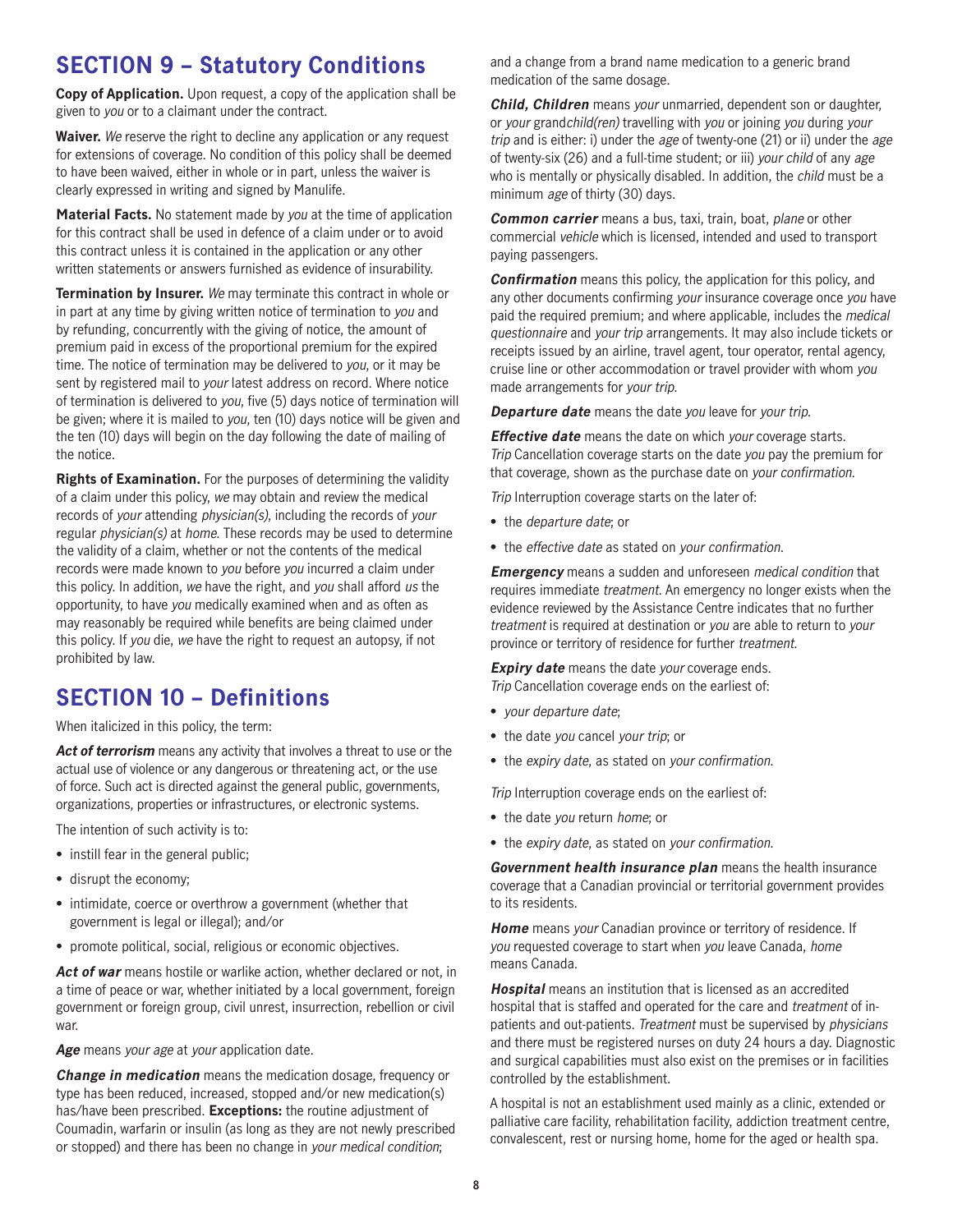**Immediate family** means spouse, parent, legal guardian, stepparent, grandparent, grandchild, in-law, natural or adopted child, stepchild, brother, sister, step-brother, step-sister, aunt, uncle, niece, nephew or cousin.

**Injury** means sudden bodily harm that is caused by external and purely accidental means, and independent of sickness or disease.

**Key-person** means someone to whom your child's full-time care is entrusted and who cannot reasonably be replaced; a business partner; or an employee who is critical to the ongoing affairs of your business, during the *trip*.

**Medical condition** means any disease, sickness or injury (including symptoms of undiagnosed conditions).

**Medical questionnaire** means all the medical questions that are included in your application for coverage under this policy.

#### **Minor mental or emotional disorder** means:

- having anxiety or panic attacks, or
- being in an emotional state or in a stressful situation.

A minor mental or emotional disorder is one where your treatment includes only minor tranquilizers or minor antianxiety medication (anxiolytics) or no prescribed medication at all.

**Physician** means a person who is not you or a member of your immediate family or your travel companion, licensed in the jurisdiction where the services are provided, to prescribe and administer medical treatment.

**Plane** means a multi-engine aircraft operated by and licensed to a regularly scheduled airline on a regularly scheduled trip operated between licensed airports and holding a valid Canadian Air Transport Board licence, Charter Air Carrier licence, or its foreign equivalent, and operated by a certified pilot.

**Reasonable and customary** means charges incurred for goods and services that are comparable to what other providers charge for similar goods and services in the same geographical area.

**Sickness** means illness or disease, or any symptom related to that illness and/or disease.

**Spouse** means someone to whom one is legally married, or with whom one has been residing and who is publicly represented as a spouse.

**Stable** A medical condition is considered stable when all of the following statements are true:

- 1. there has not been any new treatment prescribed or recommended, or change(s) to existing treatment (including a stoppage in treatment), and
- 2. there has not been any change in medication, or any recommendation or starting of a new prescription drug, and
- 3. the medical condition has not become worse, and
- 4. there has not been any new, more frequent or more severe symptoms, and
- 5. there has been no hospitalization or referral to a specialist, and
- 6. there have not been any tests, investigation or treatment recommended, but not yet complete, nor any outstanding test results, and
- 7. there is no planned or pending treatment.

All of the above conditions must be met for a *medical condition* to be considered stable.

**Travel companion** means someone who shares trip arrangements with you on any one trip, up to a maximum of three (3) persons.

**Treatment** means hospitalization, a procedure prescribed, performed or recommended by a physician for a medical condition. This includes but is not limited to prescribed medication, investigative testing and surgery. **IMPORTANT:** Any reference to testing, tests, test results, or investigations excludes genetic tests. "Genetic test" means a test that analyzes DNA, RNA or chromosomes for purposes such as the prediction of disease or vertical transmission risks, or monitoring, diagnosis or prognosis.

**Trip** means the time between your effective date of insurance and expiry date.

**Vehicle** includes any private or rental passenger automobile, motorcycle, boat, mobile home, camper truck or trailer home which you use during your trip exclusively for the transportation of passengers (other than for hire).

**We, us, our** means Manulife.

**You**, **your** means the person(s) named as the insured(s) on the confirmation, for whom insurance coverage was applied and for whom the appropriate premium was received by us.

In this policy, words and terms denoting the singular shall be interpreted to mean the plural and vice versa, unless the context clearly indicates otherwise.

### **SECTION 11 – Notice on Privacy**

**Your privacy matters.** We are committed to protecting the privacy of the information we receive about you in the course of providing the insurance you have chosen. While our employees need to have access to that information, we have taken measures to protect your privacy. We ensure that other professionals, with whom we work in giving you the services you need under your insurance, have done so as well. To find out more about how we protect your privacy, please read our Notice on Privacy and Confidentiality.

**Notice on Privacy and Confidentiality.** The specific and detailed information requested on your application and medical questionnaire is required to process the application. To protect the confidentiality of this information, Manulife will establish a financial services file from which this information will be used to process the application, offer and administer services, and process claims. Access to this file will be restricted to those Manulife employees, mandataries, administrators or agents who are responsible for the assessment of risk (underwriting), marketing and administration of services and the investigation of claims, and to any other person you authorize or as authorized by law. These people, organizations and service providers may be in jurisdictions outside Canada, and subject to the laws of those foreign jurisdictions.

Your file is secured in our offices or those of our administrator or agent. You may request to review the personal information it contains and make corrections by writing to: Privacy Officer, Manulife, P.O. Box 1602, Waterloo, ON N2J 4C6.